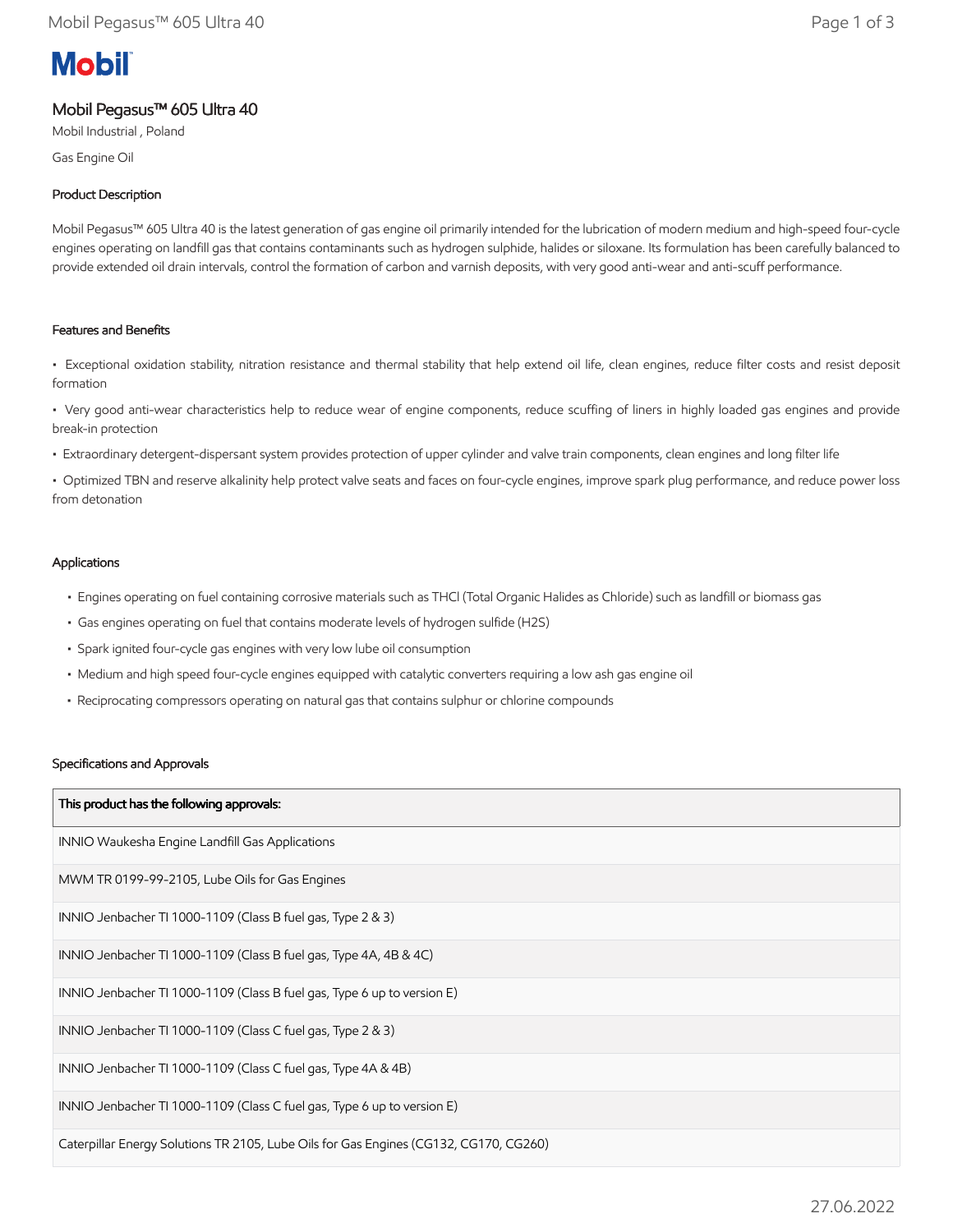#### This product has the following approvals:

## MAN M 3271-4

INNIO Jenbacher TI 1000-1109 (CAT (catalyst) approved)

INNIO Jenbacher TI 1000-1109 (Class C fuel gas, Type 4A, 4B & 4C)

Rolls-Royce Solutions Augsburg (former MTU Onsite Energy) Gas Engine Series 400 - all engines operated with SCR catalyst and cleaned biogas (from digestion or sewage gas) and cleaned landfill gas

MAN M 3271-5

This product meets or exceeds the requirements of:

**Caterpillar** 

#### Properties and Specifications

| Property                                                   |               |
|------------------------------------------------------------|---------------|
| Grade                                                      | <b>SAE 40</b> |
| Ash, Sulfated, mass%, ASTM D874                            | 0.6           |
| Density @ 15.6 C, kg/l, ASTM D1298                         | 0.850         |
| Flash Point, Cleveland Open Cup, °C, ASTM D92              | 268           |
| Kinematic Viscosity @ 100 C, mm2/s, ASTM D445              | 15            |
| Kinematic Viscosity @ 40 C, mm2/s, ASTM D445               | 138           |
| Pour Point, °C, ASTM D97                                   | $-21$         |
| Viscosity Index, ASTM D2270                                | 110           |
| Base Number - Xylene/Acetic Acid, mg KOH/g, ASTM D2896 (*) | 5.7           |

(\*) use of other ASTM approved solvents may yield different results

#### Health and safety

Health and Safety recommendations for this product can be found on the Material Safety Data Sheet (MSDS) @ [http://www.msds.exxonmobil.com/psims](http://www.msds.exxonmobil.com/psims/psims.aspx) /psims.aspx

All trademarks used herein are trademarks or registered trademarks of Exxon Mobil Corporation or one of its subsidiaries unless indicated otherwise

03-2022

ExxonMobil Lubricants & Specialties Europe, division of ExxonMobil Petroleum & Chemicals BV.

This information relates only to products supplied in Europe (including Turkey) and the Former Soviet Union.

ExxonMobil Poland sp. z o.o. ul.Chmielna 85/87 00-805 Warszawa

You can always contact our Technical Help Desk engineers on Mobil lubricants and services related questions:<https://www.mobil.pl/pl-pl/contact-us>

Tel +48 22 556 29 00 Fax +48 22 620 16 61